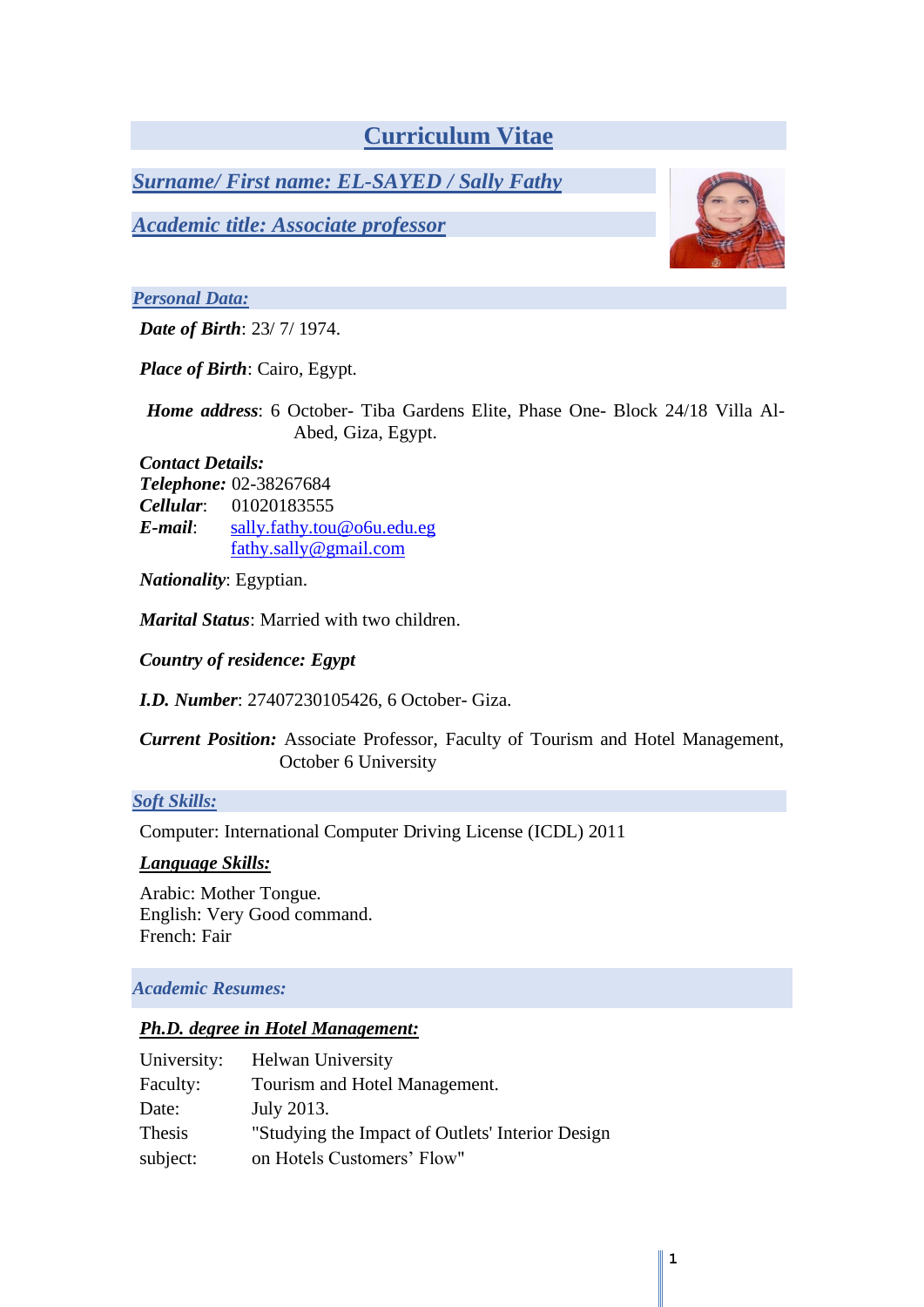# *Master's degree in Hotel Management***:**

|          | University: Helwan University                                     |
|----------|-------------------------------------------------------------------|
| Faculty: | Tourism and Hotel Management.                                     |
| Date:    | Mars 2007.                                                        |
| Thesis   | "The Relationship between Hotel Design and Customers' Attraction" |
| subject: |                                                                   |

# *Bachelor's degree:*

| Faculty/   | The Egyptian Higher Institute of Tourism and Hotel Management |
|------------|---------------------------------------------------------------|
| Institute: |                                                               |
| Degree:    | Excellent with Honor (96%)                                    |
| Graduation | May 1996.                                                     |
| Date:      |                                                               |

### *High School Degree:*

| School:                   | El-kowmeya Private Languae School- Zamalek |  |
|---------------------------|--------------------------------------------|--|
| Degree                    | 80%                                        |  |
| Graduation                | May 1992                                   |  |
| Date:                     |                                            |  |
| <b>Training Programs:</b> |                                            |  |

| Year         | Trainer                                                                                     | <b>Name of the Program</b>                                                                                                                                                                                             |
|--------------|---------------------------------------------------------------------------------------------|------------------------------------------------------------------------------------------------------------------------------------------------------------------------------------------------------------------------|
| 2019         | Faculty and Leadership<br>Development Center,<br>Cairo University<br>(FLDC)                 | International Publishing of Scientific<br>Research<br><b>Managing Research Teams</b><br><b>Creative Thinking</b>                                                                                                       |
|              | The National Authority<br>for Quality Assurance<br>and Accreditation of<br>Education, Egypt | <b>Strategic Planning</b><br>Teaching Strategies and Effective<br>Learning<br>Exams Systems and Student<br>$\bullet$<br><b>Assessment Methods</b><br><b>Visits Protocol and Students</b><br><b>Evaluations Methods</b> |
| 1998<br>1995 | <b>Rasmses Hilton Hotel</b><br>Diplomatic Studies<br>Institute, Foreign<br>Ministry, Egypt. | Food and Beverage Service<br>Techniques<br>Special Course at International<br>Foreign Affairs                                                                                                                          |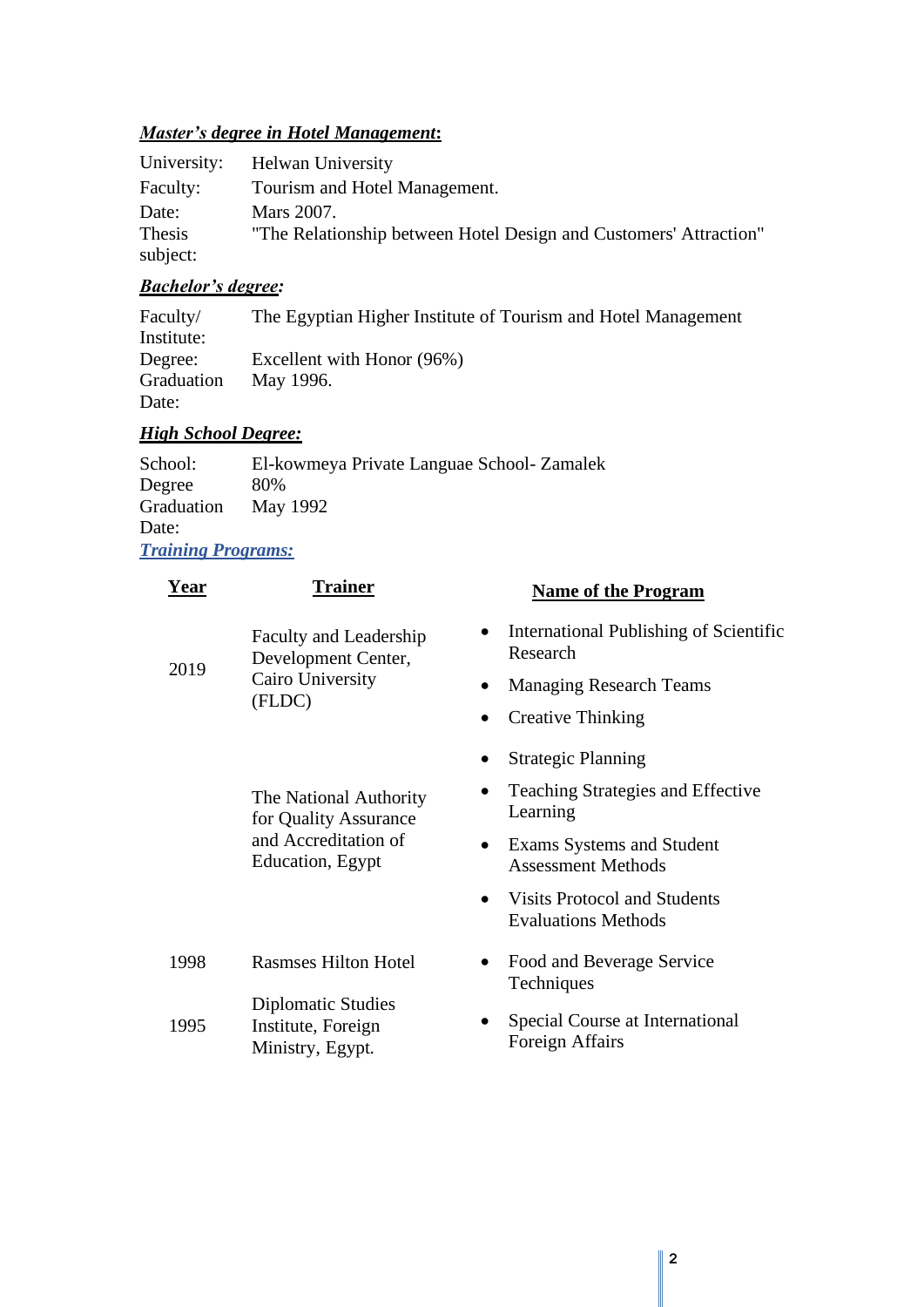| <b>Academic Positions:</b> |                        |                                                                  |
|----------------------------|------------------------|------------------------------------------------------------------|
| <b>Dates</b>               | <b>Position</b>        | <b>Employer</b>                                                  |
| Mar. 2020 till now         | Associate<br>Professor | October 6 University, Faculty of Tourism<br>and Hotel Management |
| Sep. 2013- Jan. 2020       | Lecturer               | October 6 University, Faculty of Tourism<br>and Hotel Management |
| May 2007- Sep. 2013        | Assistant<br>Lecturer  | October 6 University, Faculty of Tourism<br>and Hotel Management |
| Jan. 2000 - May. 2007      | Demonstrator           | October 6 University, Faculty of Tourism<br>and Hotel Management |
| Nov. 1996- Jan. 2000       | Demonstrator           | The Egyptian Higher Institute of Tourism<br>and Hotel Management |

### *Professional Positions:*

Lecturer at Hotel management department, faculty of Tourism and Hotel Management, October 6 University (2013- current)

### *Research:*

- *Publications:*
- *Books:*
	- Hospitality Service in Transportation Means (2020)
	- Food and Beverage management and service (2019)
	- Food Service Etiquette (2019)
	- Business administration in Hotel and Tourism Sector (2019)
	- Marketing Research in the Hospitality Field (2016)
	- Exterior and Interior Design in Hotels and Resorts (2014)
	- Marketing at Hospitality (2015)
	- The Hotels Management Contemporary (The New Millennium) (2001)
	- Banquet and Convention Management (2001)
	- The Art of Food and Beverage Service (1999)
	- Hotels and Restaurants Sanitation and Hygiene. (1998)
	- Resort Hotels (1998).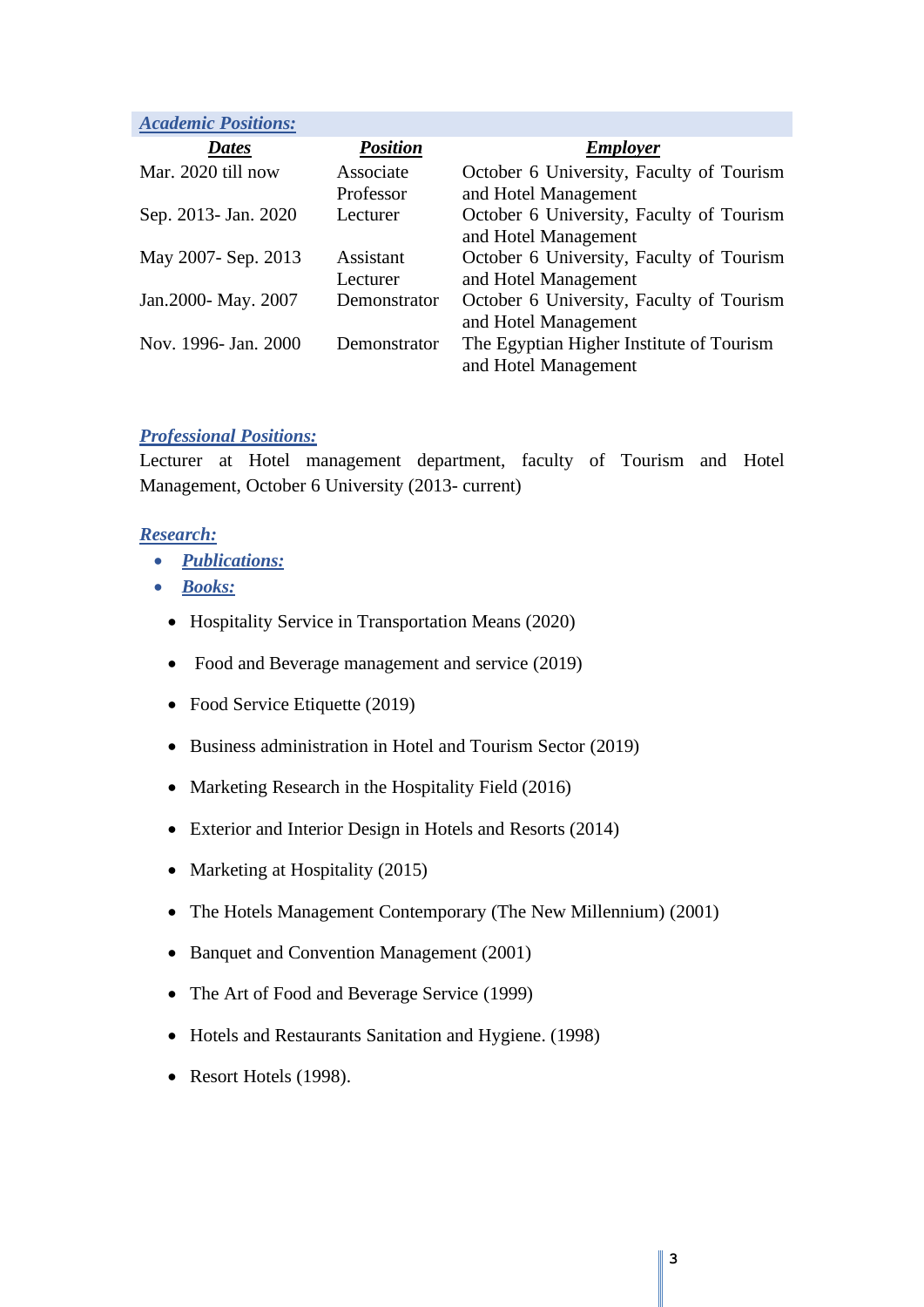• *Conferences:*

| <b>Conference Title</b> | The 10th International Conference on Tourism and<br><b>Hospitality (ICTH 2017)</b>                                                     |  |
|-------------------------|----------------------------------------------------------------------------------------------------------------------------------------|--|
| Conference<br>Organizer | Fayoum University, Egypt                                                                                                               |  |
| Paper Title             | "Aqua Park Facilities as an Attraction Tool to Family Market<br>(A Case Study on Hurghada's Hotel Properties–Red Sea,<br>Egypt)"       |  |
| <b>Conference Title</b> | The International Conference "Tourism Development<br><b>Obstacles, Crises, a Threat to Development and</b><br><b>Progress''</b> (2016) |  |
| Conference<br>Organizer | October 6 University, Egypt                                                                                                            |  |
| Paper Title             | "The Effect of Political Instability and Terrorism on The<br>Migration of Egyptian Hospitality Manpower"                               |  |
| <b>Conference Title</b> | The International Conference "Tourism with Disabilities<br>between Reality and Expectations" (2015)                                    |  |
| Conference<br>Organizer | Middle East University, Jordan                                                                                                         |  |
| Paper Title             | "Assistive Devices for Hearing Impaired Hotels Guests<br>(Applying to Hurghada Resorts)"                                               |  |
| <b>Conference Title</b> | The International Conference "Therapeutic and<br><b>Curative Tourism" (2014)</b>                                                       |  |
| Conference<br>Organizer | October 6 University, Egypt                                                                                                            |  |
| Paper Title             | Improving Spa Services to a Better Customers' Attraction<br>(A Case Study on Red Sea Resorts)"                                         |  |

### • **Academic Presentations:**

- ➢ The International Visitor Leadership Program (IVLP) under a program called Volntourism (Volunteer Tourism), (2011)
- ➢ Volunteer Educational Tourism Program, George Washington University, (2011)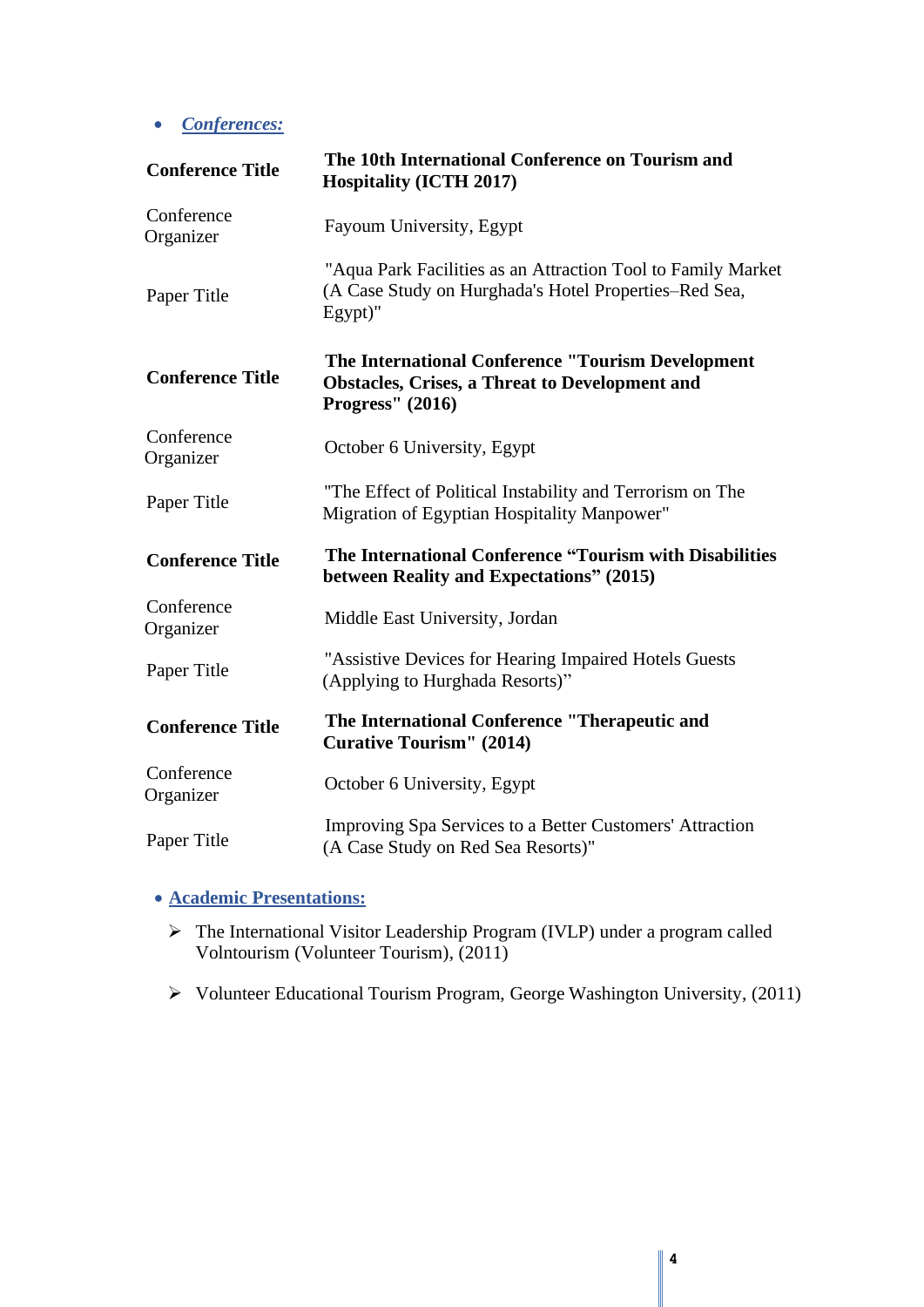### • **Research Projects:**

- ➢ El- Sayed. S.F., (2019), "Egyptian Historic Hotels and Heritage as a Customers' Attraction", Egyptian Journal for Tourism Studies. Vol.18 – No.1(2019)
- ➢ El- Sayed. S.F., Abed, M., (2018), "Studying the Effectiveness of Using Smartphone's Apps on Raising Hotels' Occupancy and Operation's Efficiency". Journal of The Association of Arab Universities for Tourism and Hospitality. Vol. 15 - December (2018) - (Especial part) Pp. 111- 116
- ➢ El- Sayed. S.F., Ahmed. H., (2018), "The Impact of Technology Orientation on Organizational Performance: An applied study on the Tourism Companies and Hotel Operators in Egypt.". Journal of The Association of Arab Universities for Tourism and Hospitality. Vol. 15 - December (2018) - (part two)
- ➢ El- Sayed. S.F., (2017), " Aqua Park Facilities as an Attraction Tool to Family Market (A Case Study on Hurghada's Hotel Properties–Red Sea, Egypt)". 10th International Conference on Tourism and Hospitality (ICTH 2017). International Journal of Heritage, Tourism, and Hospitality. Vol.11, No3/2 (2017)
- ➢ El- Sayed. S.F., Hammam, A., (2017). ''The Effect of Political Instability and Terrorism on The Migration of Egyptian Hospitality Manpower". International Journal on Recent Trends in Business and Tourism (IJRTBT). Volume 1, Issue 2, April 2017.
- ➢ El- Sayed. S.F., Omeran, S., (2017). "Assistive Devices for Hearing Impaired Hotels Guests (Applying to Hurghada Resorts)" International Journal on Recent Trends in Business and Tourism (IJRTBT. Volume 1, Issue 1, January 2017.
- ➢ El- Sayed. S.F., Elshaar, N., (2016). "Improving Spa Services to a Better Customers' Attraction (A Case Study on Red Sea Resorts)". Suez Canal international. Vol.11
- *Forthcoming:*
	- ➢ Using lighting Characteristics in Enhancing Resorts' Interior Design Harmony as a Competitive Advantage (Research)
	- ➢ Hotel Renovation Advantages and Disadvantages and How to Use it in Strengthen Customer Relationship (Research)
- **Teaching and Programs**
- **Teaching Classes:**
	- Hospitality Service in Transportation Means (Hospitality Aviation and cruises Management) (2020-current)
	- Food and Beverage management and service (2001-current)
	- Food Service Etiquette (2019-current)
	- Business Administration in Hotel and Tourism Sector (2019-current)